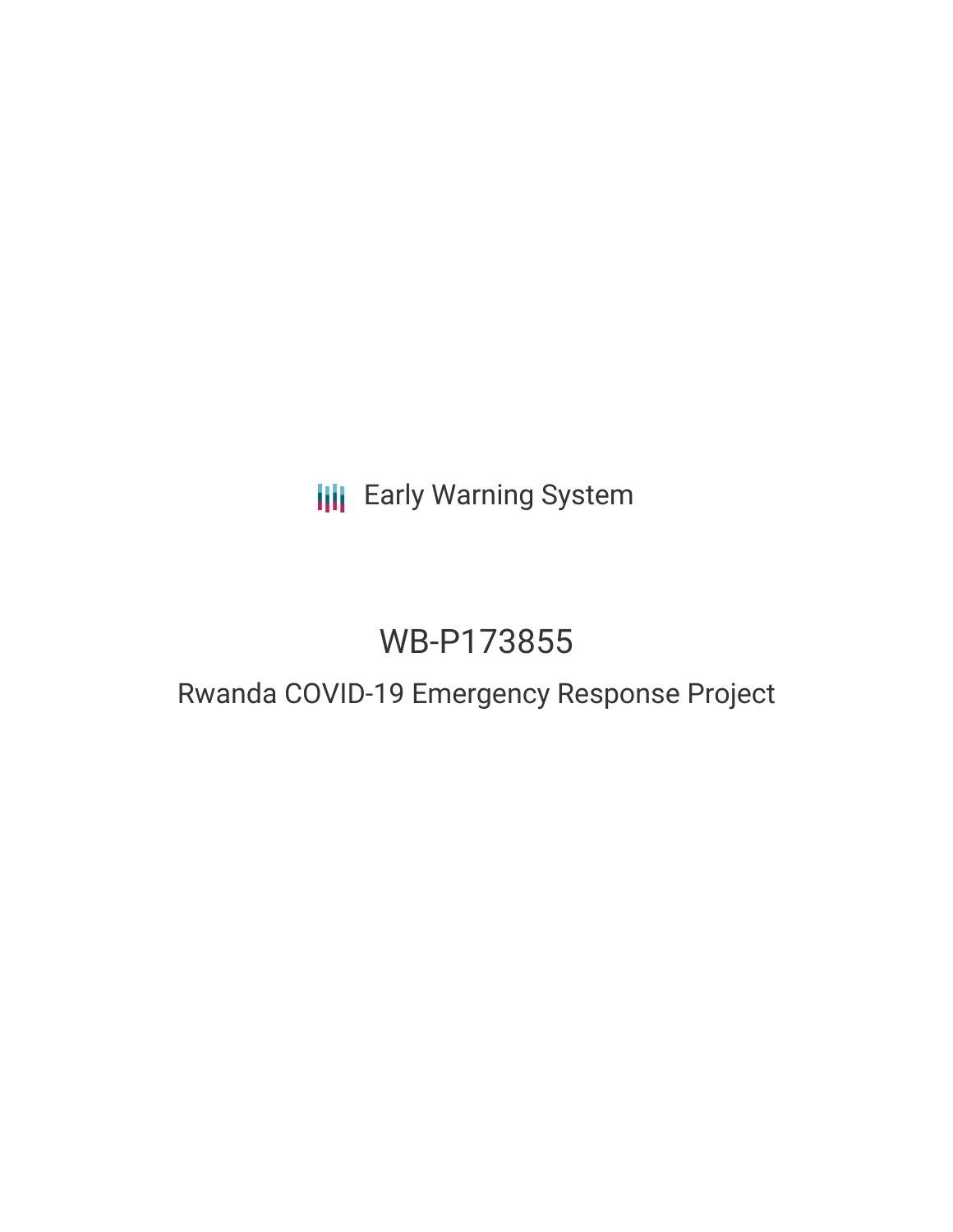

## **Quick Facts**

| <b>Countries</b>               | Rwanda                      |
|--------------------------------|-----------------------------|
| <b>Financial Institutions</b>  | World Bank (WB)             |
| <b>Status</b>                  | Active                      |
| <b>Bank Risk Rating</b>        | U                           |
| <b>Voting Date</b>             | 2020-04-15                  |
| <b>Borrower</b>                | Government of Rwanda        |
| <b>Sectors</b>                 | <b>Education and Health</b> |
| <b>Investment Amount (USD)</b> | $$14.25$ million            |
| <b>Project Cost (USD)</b>      | \$14.25 million             |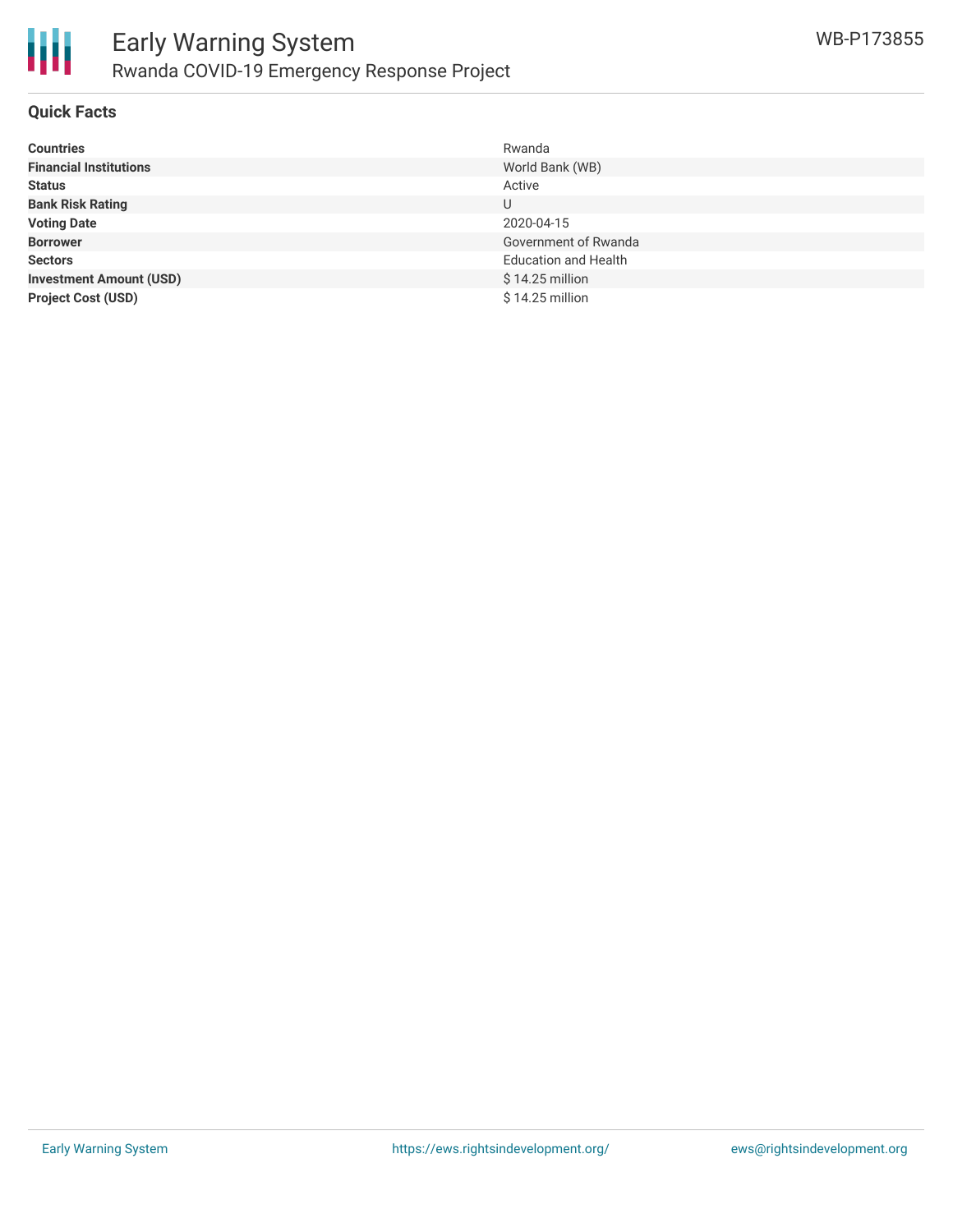

## **Project Description**

World Bank funding will support the prevention, detection and response to the threat posed by COVID-19 and strengthen national systems for public health preparedness in Rwanda.

The World Bank has given this project a Substantial environmental and social risk rating.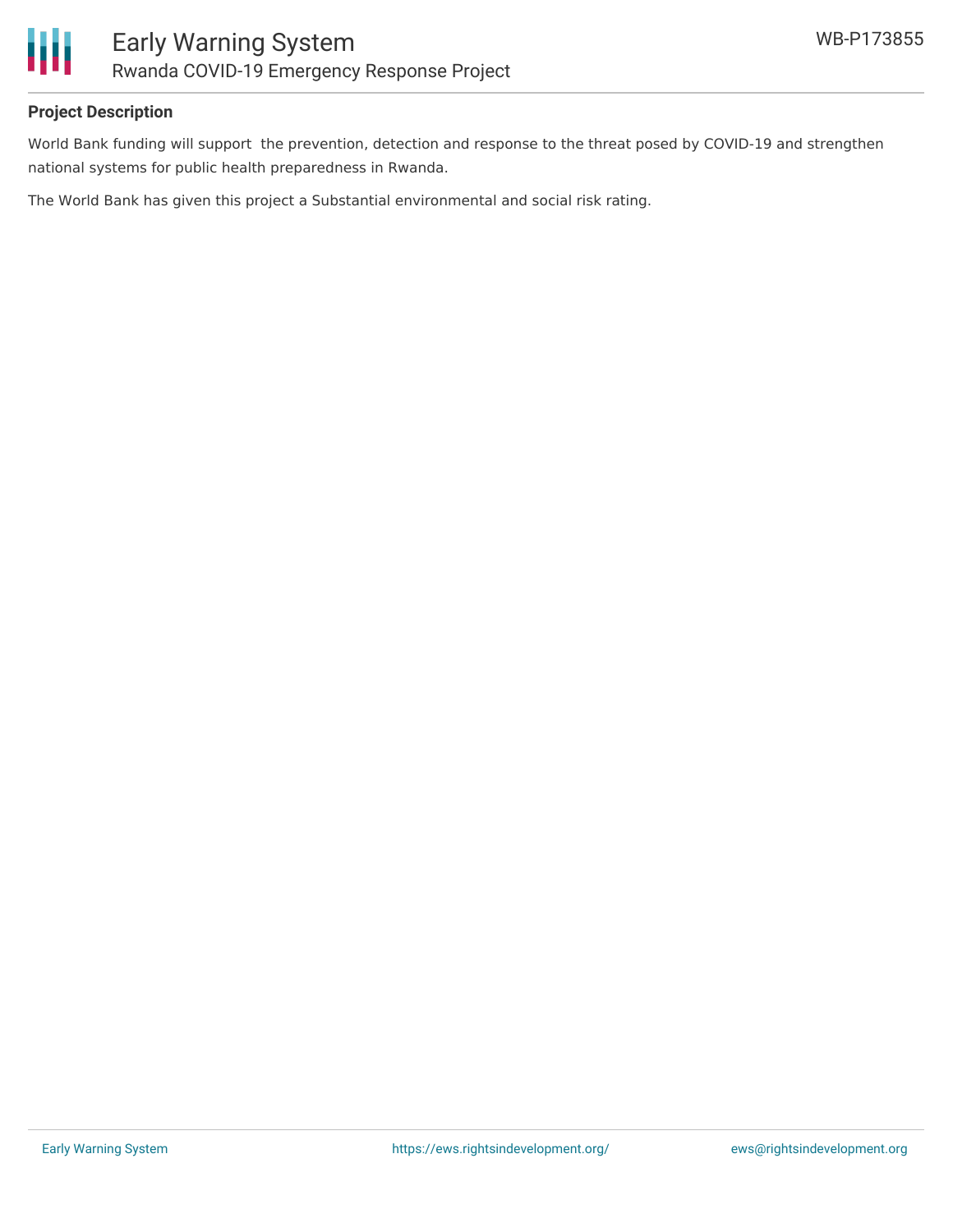

# **Investment Description**

World Bank (WB)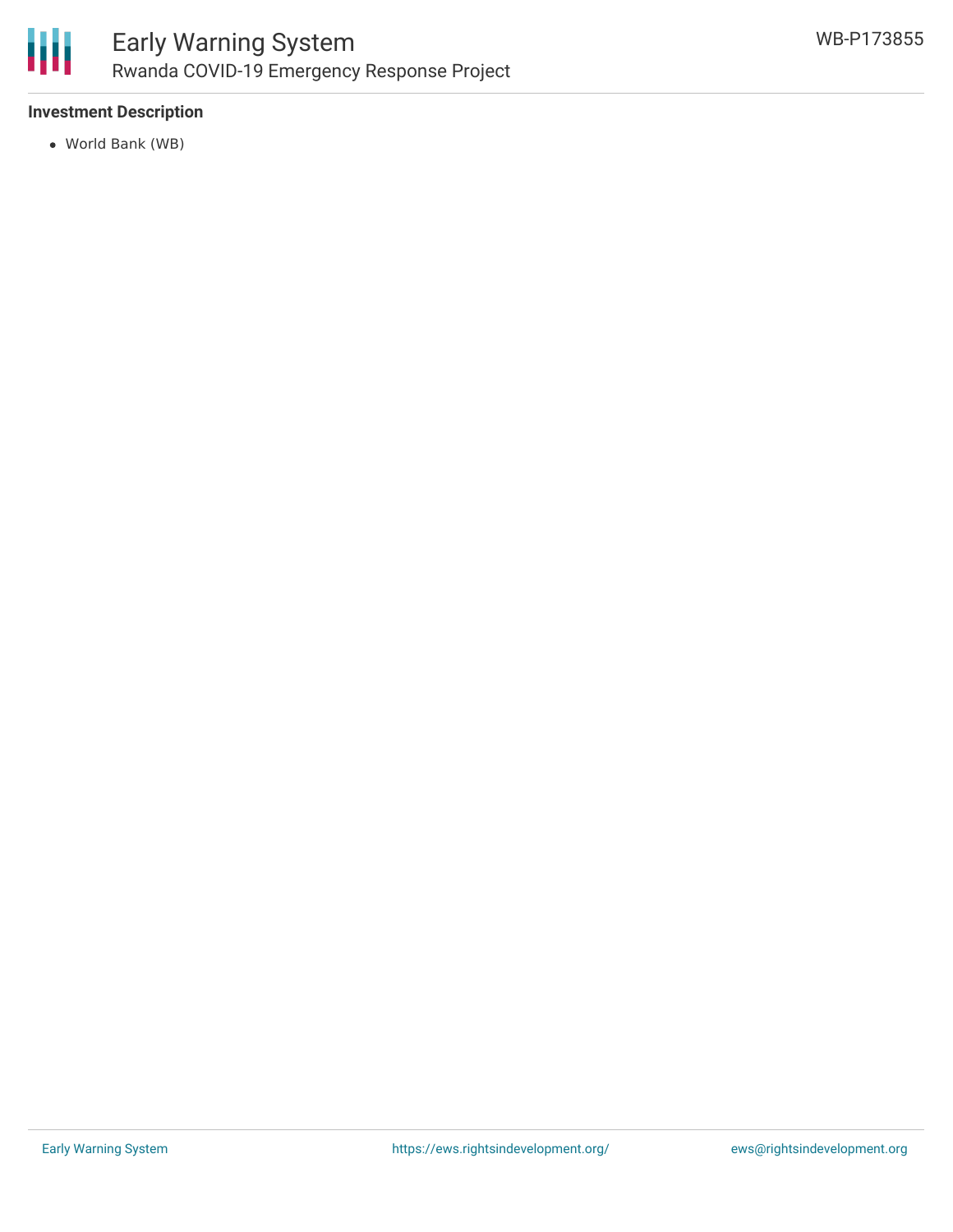

### **Contact Information**

#### **World Bank**

Miriam Schneidman / Lead Health Specialist and Task Team Leader / 473-9391 / [mschneidman@worldbank.org](mailto:mschneidman@worldbank.org)

#### **Borrower / Client / Recipient**

Ministry of Finance

#### **Implementing Agencies**

Rwanda Biomedical Center

Dr. Sabin Nsanzimana / Director General / [sabin.nzanzimana@rbc.gov.rw](mailto:sabin.nzanzimana@rbc.gov.rw)

### ACCOUNTABILITY MECHANISM OF WORLD BANK

The World Bank Inspection Panel is the independent complaint mechanism and fact-finding body for people who believe they are likely to be, or have been, adversely affected by a World Bank-financed project. If you submit a complaint to the Inspection Panel, they may investigate to assess whether the World Bank is following its own policies and procedures for preventing harm to people or the environment. You can contact the Inspection Panel or submit a complaint by emailing ipanel@worldbank.org. You can learn more about the Inspection Panel and how to file a complaint at: https://www.inspectionpanel.org.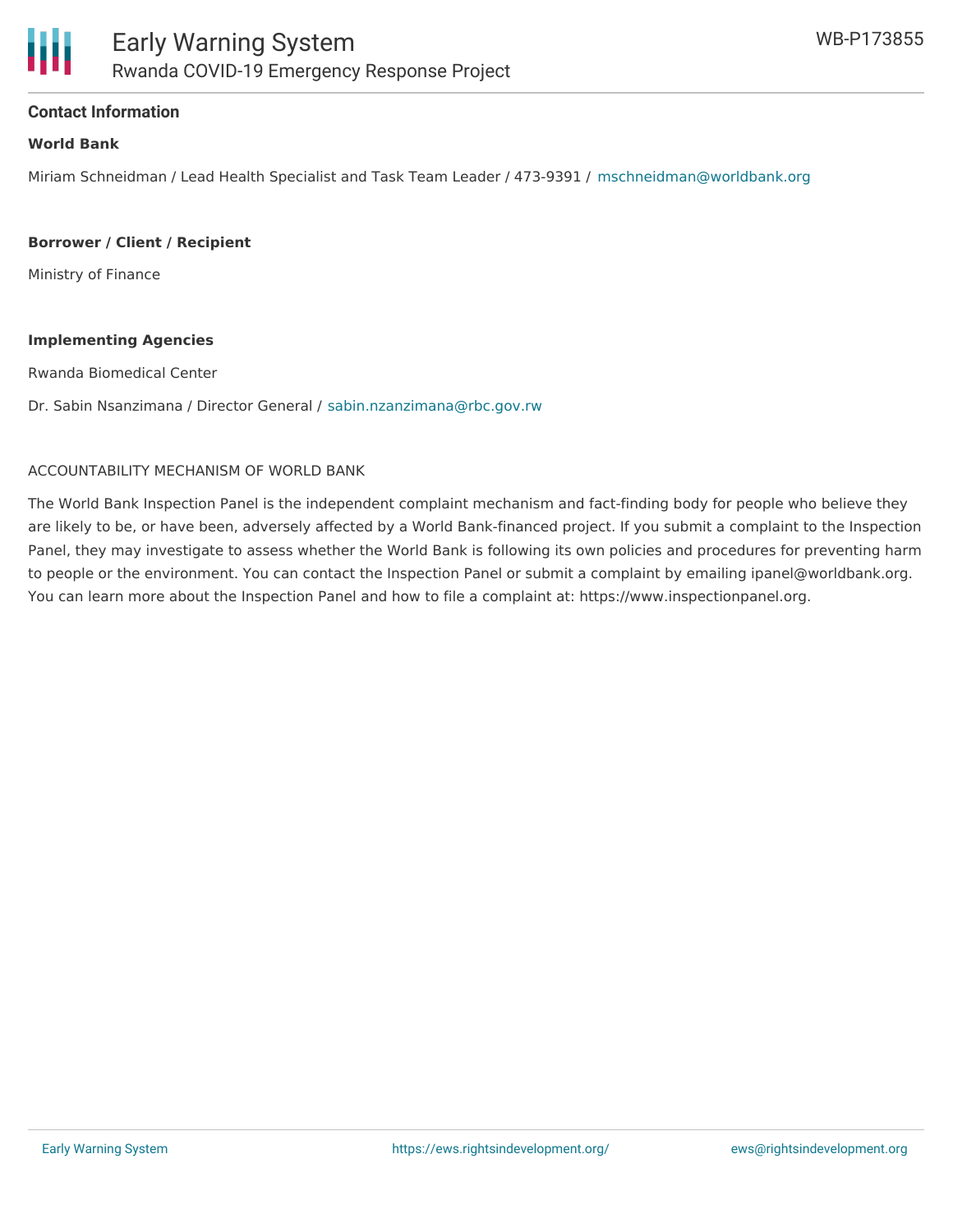

### **Bank Documents**

- Appraisal [Environmental](https://ewsdata.rightsindevelopment.org/files/documents/55/WB-P173855.pdf) and Social Review Summary (ESRS) Rwanda COVID-19 Emergency Response Projec [Original Source]
- [Environmental](https://ewsdata.rightsindevelopment.org/files/documents/55/WB-P173855_DditTRo.pdf) and Social Commitment Plan (ESCP) Rwanda COVID-19 Emergency Response Project P1738 [Original Source]
- Project [Information](https://ewsdata.rightsindevelopment.org/files/documents/55/WB-P173855_PcKRNDO.pdf) Document Rwanda COVID-19 Emergency Response Project P173855 [\[Original](http://documents.worldbank.org/curated/en/495461585802357273/pdf/Project-Information-Document-Rwanda-COVID-19-Emergency-Response-Project-P173855.pdf) Source]
- Stakeholder [Engagement](https://ewsdata.rightsindevelopment.org/files/documents/55/WB-P173855_VNy70Fh.pdf) Plan (SEP) Rwanda COVID-19 Emergency Response Project P173855 [\[Original](http://documents.worldbank.org/curated/en/465331585778137487/pdf/Stakeholder-Engagement-Plan-SEP-Rwanda-COVID-19-Emergency-Response-Project-P173855.pdf) Source]